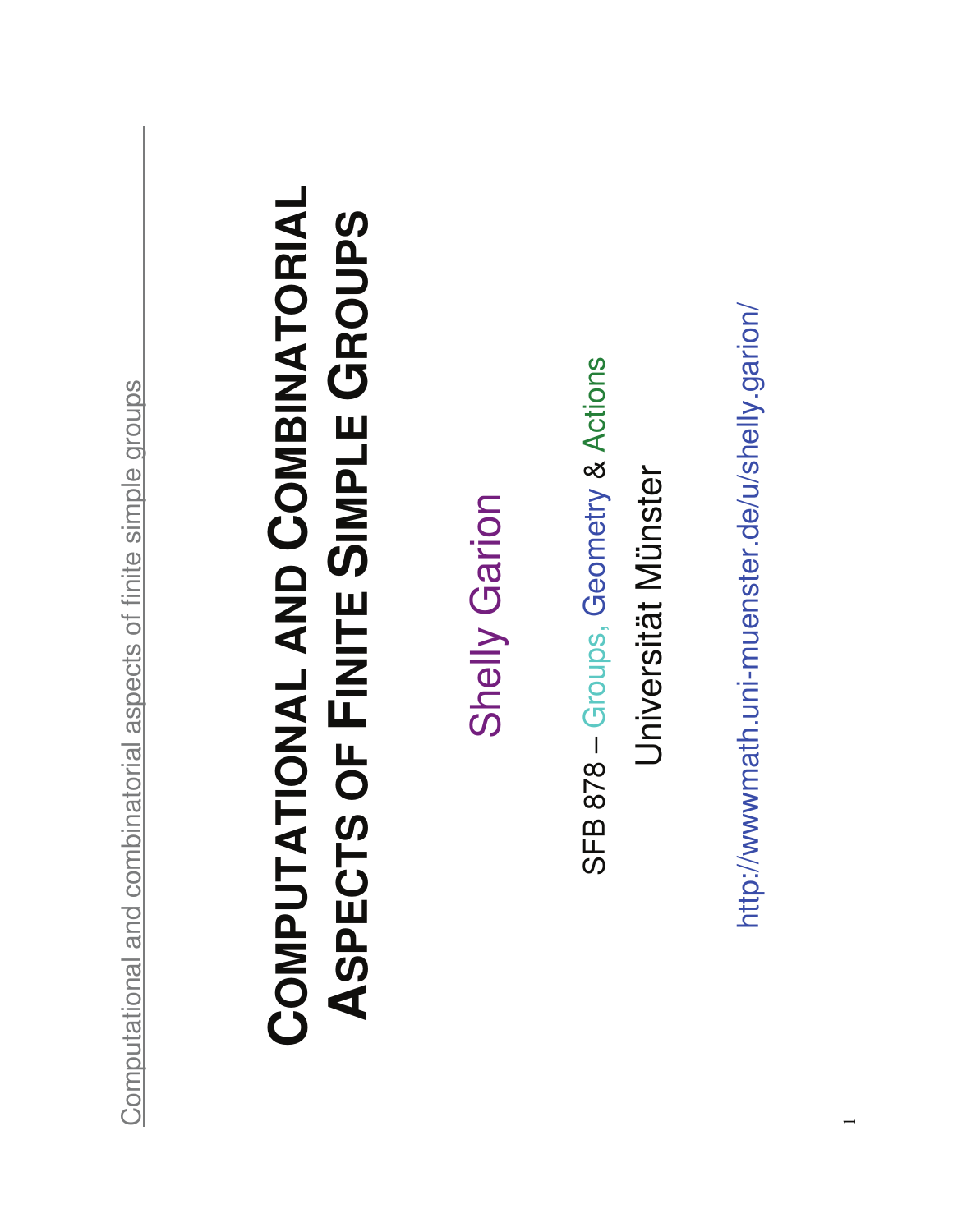

Computational and combinatorial aspects of finite simple groups Computational and combinatorial aspects of finite simple groups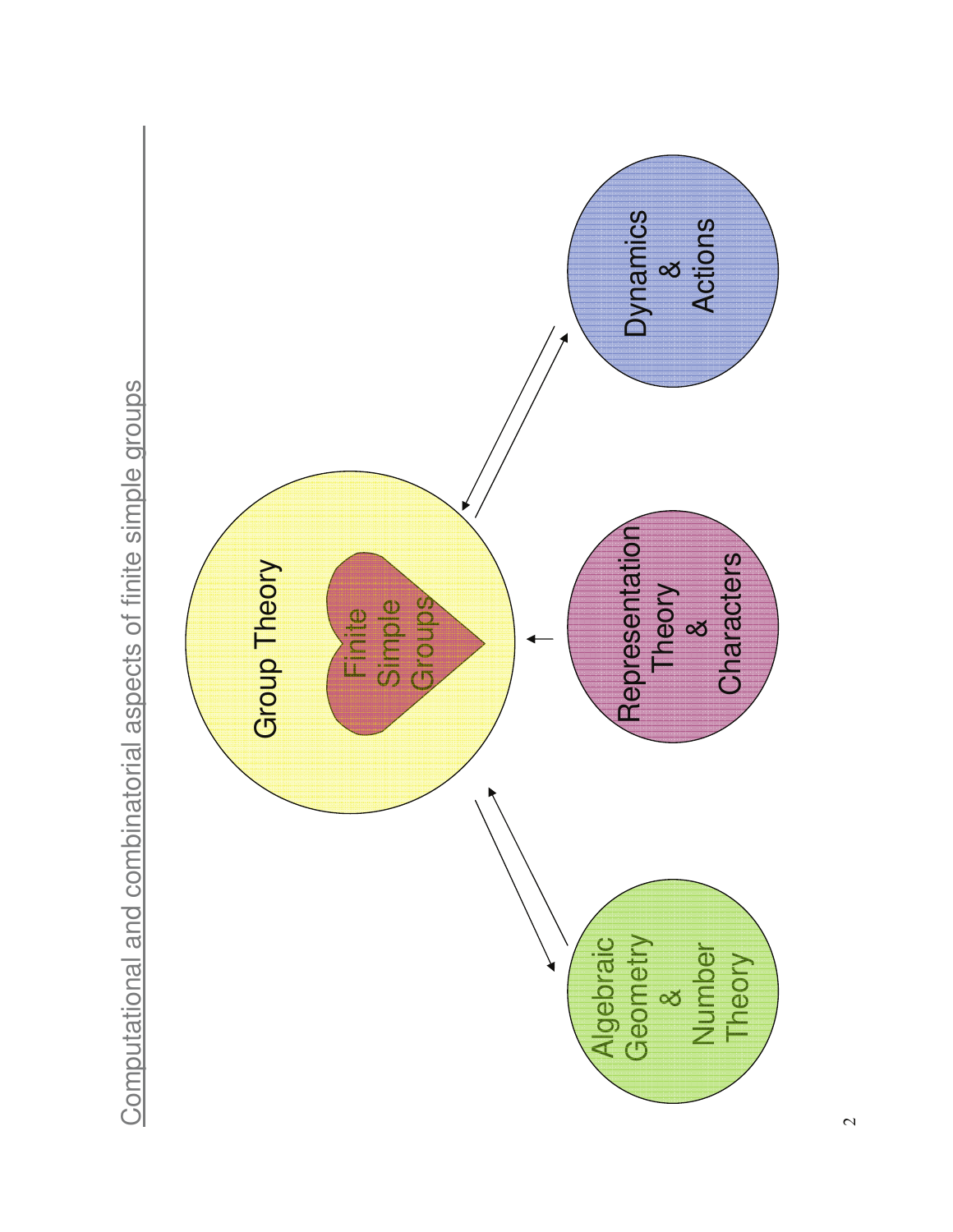| C<br>J<br>J<br>Ç<br>Í<br>)<br>1<br>Ī<br><b>STATE OF STATE OF STATE OF STATE OF STATE OF STATE OF STATE OF STATE OF STATE OF STATE OF STATE OF STATE</b><br>١ |  |
|--------------------------------------------------------------------------------------------------------------------------------------------------------------|--|
| Ó<br>)<br>ļ<br>Į<br>j<br>Į<br>I<br>)                                                                                                                         |  |
| Ó<br>١<br>ł<br>ļ<br>ì<br>ł<br>ł                                                                                                                              |  |
| Ó<br>١<br>Ó<br>I<br>)<br>ļ<br>I<br>J<br>I<br>١<br>ļ<br>I<br>I                                                                                                |  |
| I<br>١<br>(<br>Ì<br>į<br>Ó<br>I                                                                                                                              |  |
| ä<br>ł<br>1<br>$\overline{\phantom{a}}$<br>Í<br>Í<br>ļ<br>Í                                                                                                  |  |
| j<br>¢<br>۱<br>₹<br>Ì<br>ı<br>¢<br>I<br>١                                                                                                                    |  |
| I<br>ţ<br>Í<br>į<br>I<br>l                                                                                                                                   |  |
| ļ<br>Í<br>I<br>Í<br>١<br>I<br>)                                                                                                                              |  |

## Finite simple groups Finite simple groups



The finite simple groups are the building blocks of all finite groups. The finite simple groups are the building blocks of all finite groups. G is simple if it has no non-trivial normal subgroups. Definition. G is simple if it has no non-trivial normal subgroups.

Theorem. Classification of the (non-abelian) Finite Simple Groups. Theorem. Classification of the (non-abelian) Finite Simple Groups.

- $\bullet$  Alternating groups  $A_n$  (n  $\wedge$ 5).
- Finite simple groups of Lie type  $\bullet$  Finite simple groups of Lie type  $G_r(q)$

where r is the Lie rank and  $q=p^e$  is the size of finite field; e.g.  $PSL_{r+1}(q)$ r is the Lie rank and q=p  $e$  is the size of finite field; e.g. PSL $_{r+1}(q)$ .

 26 sporadic groups. · 26 sporadic groups.

 $\sim$ 100 authors: On the proof... thousands of pages, hundreds of articles, ~100 authors: From Galois (1832) to Gorenstein-Lyons-Solomon (90's)… From Galois (1832) to Gorenstein-Lyons-Solomon (90's)... On the proof... thousands of pages, hundreds of articles,<br>Frame Coloria (1999) to Correctering Lineae Coloration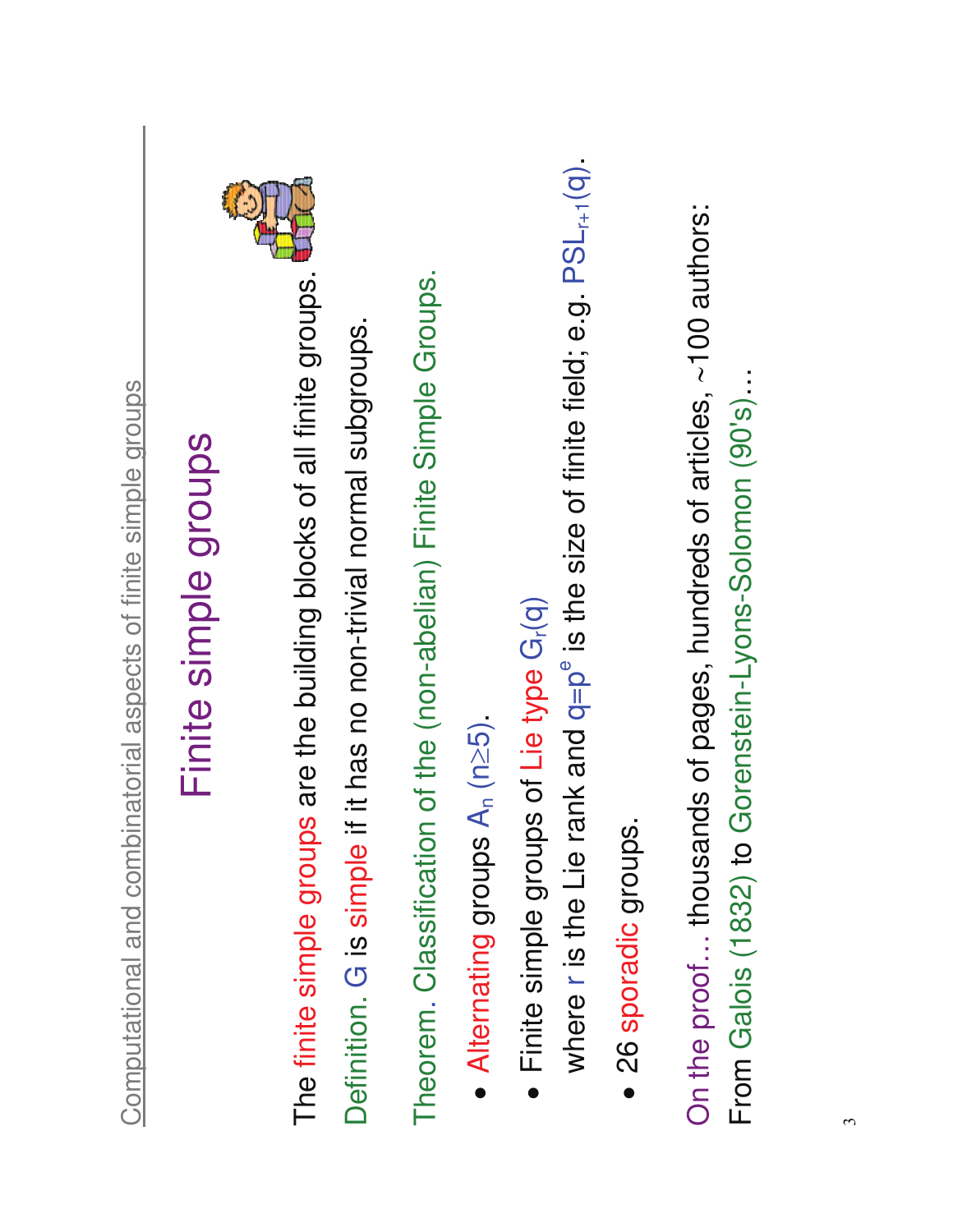| ${1 \choose 0}$ $\cdots$ , $g_0$ $\cdots$ , $g_0$ $\cdots$ , $g_0$ $\cdots$ , $g_0$ $\cdots$ | The PRA showed very good performance in practical experiments, but there is<br>The Product Replacement Algorithm (PRA) was suggested in 1995 by<br>The PRA performs a random walk on the product replacement graph $\Gamma_n(G)$<br>The Product Replacement Algorithm<br>whose vertices are the generating n-tuples of G (for a fixed n):<br>no rigorous justification. It was included in GAP and MAGMA.<br>Computational and combinatorial aspects of finite simple groups<br>How to generate a random element in a finite group G?<br>Celler, Leedham-Green, Murray, Niemeyer & O'Brien.<br>The problem<br>Basic problem in computational group theory: |  |
|----------------------------------------------------------------------------------------------|------------------------------------------------------------------------------------------------------------------------------------------------------------------------------------------------------------------------------------------------------------------------------------------------------------------------------------------------------------------------------------------------------------------------------------------------------------------------------------------------------------------------------------------------------------------------------------------------------------------------------------------------------------|--|
|                                                                                              |                                                                                                                                                                                                                                                                                                                                                                                                                                                                                                                                                                                                                                                            |  |

Question: Let G be a finite simple group. Is Question: Let G be a finite simple group. Is  $\Gamma_n(G)$  connected?  $n(G)$  connected?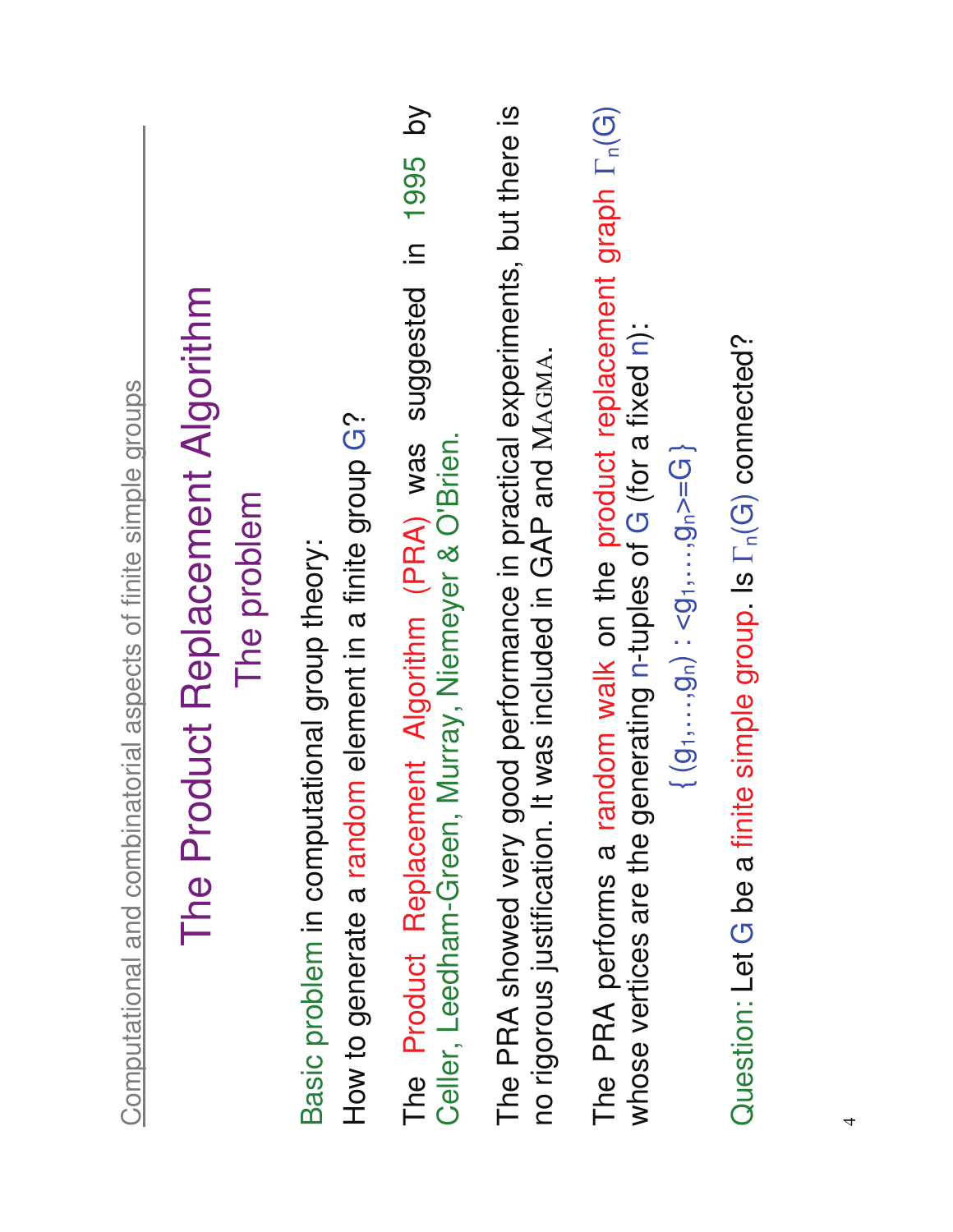|                                                                 | The Product Replacement Algorithm | The results | $n \geq 3$ | finite simple group of Lie type of Lie rank r<br>[Evans, 1993]. G=PSL <sub>2</sub> (2 <sup>e</sup> ), Sz(2 <sup>2e+1</sup> ), n <sup>23</sup> .<br>If G is a finite simple group and n≥3 then<br>[Avni-Garion, 2008]. $G = G_r(p^e)$ , $n \geq c(r)$ ,<br>• [Garion, 2008] $G = PSL_2(p^e)$ , n $\geq 4$ .<br>• [Gilman, 1977]. G=PSL <sub>2</sub> (p), n≥3.<br>Wiegold's conjecture (1980's).<br>$\Gamma_n(G)$ is connected:<br>$\Gamma_n(G)$ is connected. |
|-----------------------------------------------------------------|-----------------------------------|-------------|------------|--------------------------------------------------------------------------------------------------------------------------------------------------------------------------------------------------------------------------------------------------------------------------------------------------------------------------------------------------------------------------------------------------------------------------------------------------------------|
| Computational and combinatorial aspects of finite simple groups |                                   |             | $n=2$      | then the number of connected<br>components of $\Gamma_2(G)$ grows to<br>If G is a finite simple group,<br>(Conjectured in 2002 by<br>$\Gamma_2(\mathsf{A}_5)$ is disconnected.<br>[Garion-Shalev, 2009].<br>[Neumann, 1951].<br>infinity as $ G  \rightarrow \infty$<br>[Guralnick-Pak])                                                                                                                                                                     |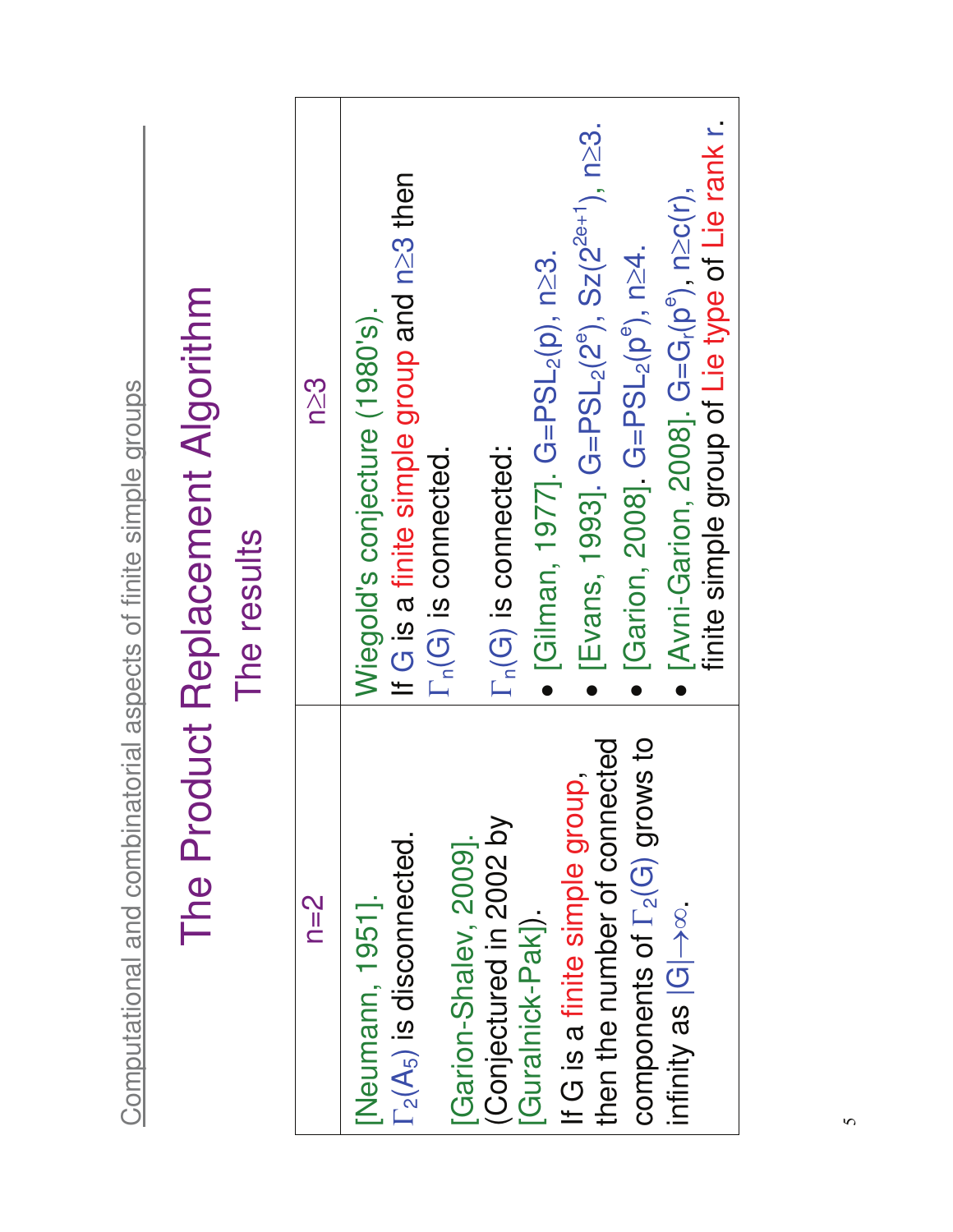| Computational and combinatorial aspects of finite simple groups | The Product Replacement Algorithm<br>The methods | $ S \Gamma_n(G)$ connected? | ny generating n-tuple of G to a redundant one?<br>Can we connect a | What are the subgroups of G? | [Garion, 2008]. For G=PSL <sub>2</sub> (q): the subgroups are well-known [Dickson, 1901].<br>• Theorem. A faithful highly transitive action of $Out(F_n)$ on a countable set.<br>• Any subgroup is a cyclic group of order p (p is either a fixed prime or $\infty$ ).<br>• Aschbacher's classification of maximal subgroups (1984) - uses CFSG<br>[Avni-Garion, 2008]. For G=G <sub>r</sub> (q) - a finite simple group of Lie type:<br>• [Larsen-Pink, 1998] - uses algebraic geometry (not CFSG!)<br>infinite simple Tarski monster group G:<br>[Garion-Glasner]. For an |
|-----------------------------------------------------------------|--------------------------------------------------|-----------------------------|--------------------------------------------------------------------|------------------------------|-----------------------------------------------------------------------------------------------------------------------------------------------------------------------------------------------------------------------------------------------------------------------------------------------------------------------------------------------------------------------------------------------------------------------------------------------------------------------------------------------------------------------------------------------------------------------------|
|-----------------------------------------------------------------|--------------------------------------------------|-----------------------------|--------------------------------------------------------------------|------------------------------|-----------------------------------------------------------------------------------------------------------------------------------------------------------------------------------------------------------------------------------------------------------------------------------------------------------------------------------------------------------------------------------------------------------------------------------------------------------------------------------------------------------------------------------------------------------------------------|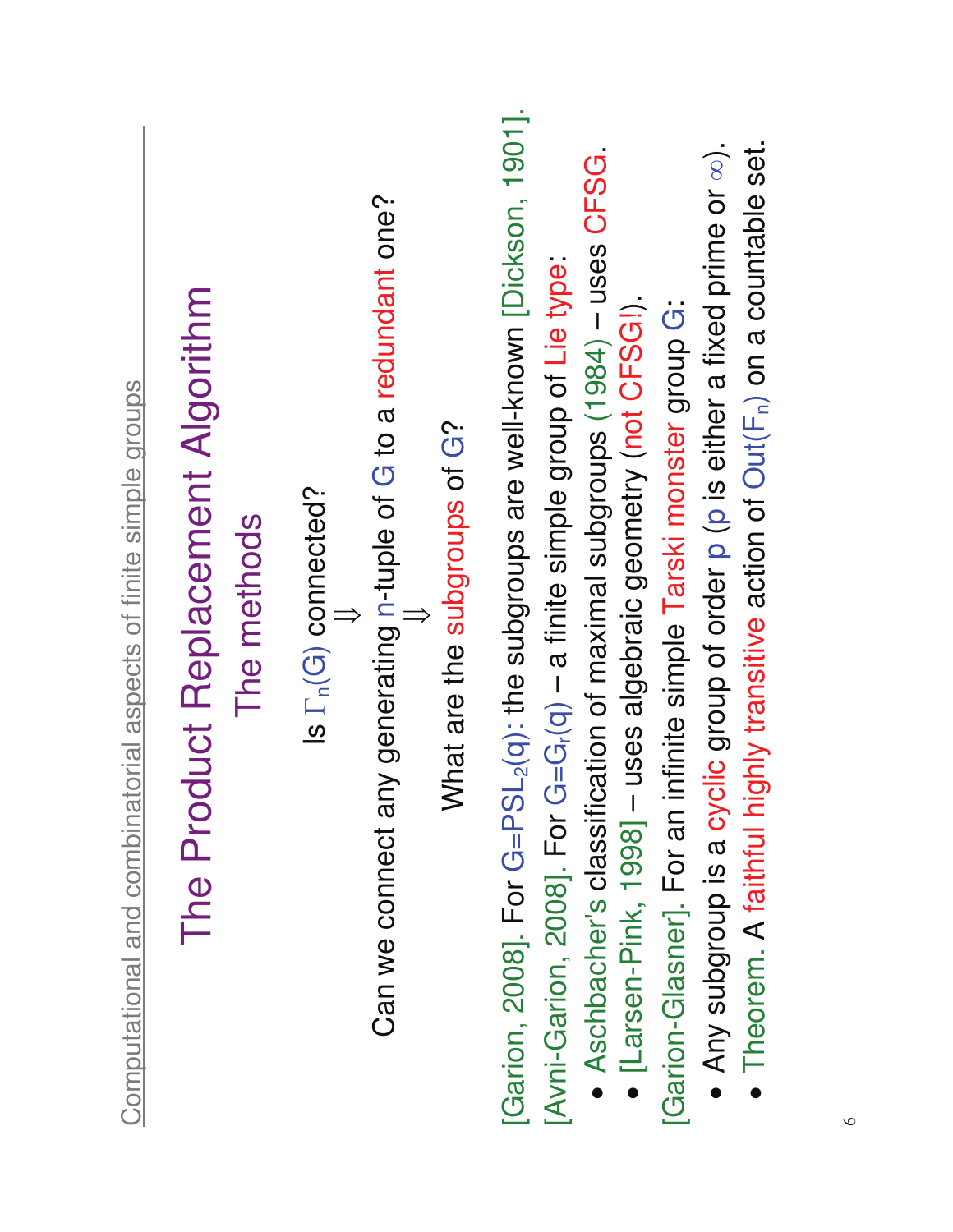| Computational and combinatorial aspects of finite simple groups                                                                                                            |
|----------------------------------------------------------------------------------------------------------------------------------------------------------------------------|
| Word maps in groups<br>The problem                                                                                                                                         |
| A word w=w( $x_1,,x_n$ ) is an element in $F_n = $                                                                                                                         |
| For a group G, a word map is given by:<br>$N:G^n\to G$                                                                                                                     |
| $\overline{(g_1,\ldots,g_N)} \rightarrow \overline{(g_1,\ldots,g_N)}$                                                                                                      |
| Questions: Let G be a finite simple group and let $w \ne 1$                                                                                                                |
| • What is the image $w(G^n)$ ? Is $w: G^n \to G$ surjective?                                                                                                               |
| Is w: G <sup>n</sup> $\rightarrow$ G almost equidistributed? e.g. $ w^{-1}(g)  \approx  G ^{n-1}$ for almost all geG.<br>• What are the sizes of the fibers of a word map? |
| Investigated by Guralnick, Larsen, Liebeck, Segal, Shalev, O'Brien, Tiep,                                                                                                  |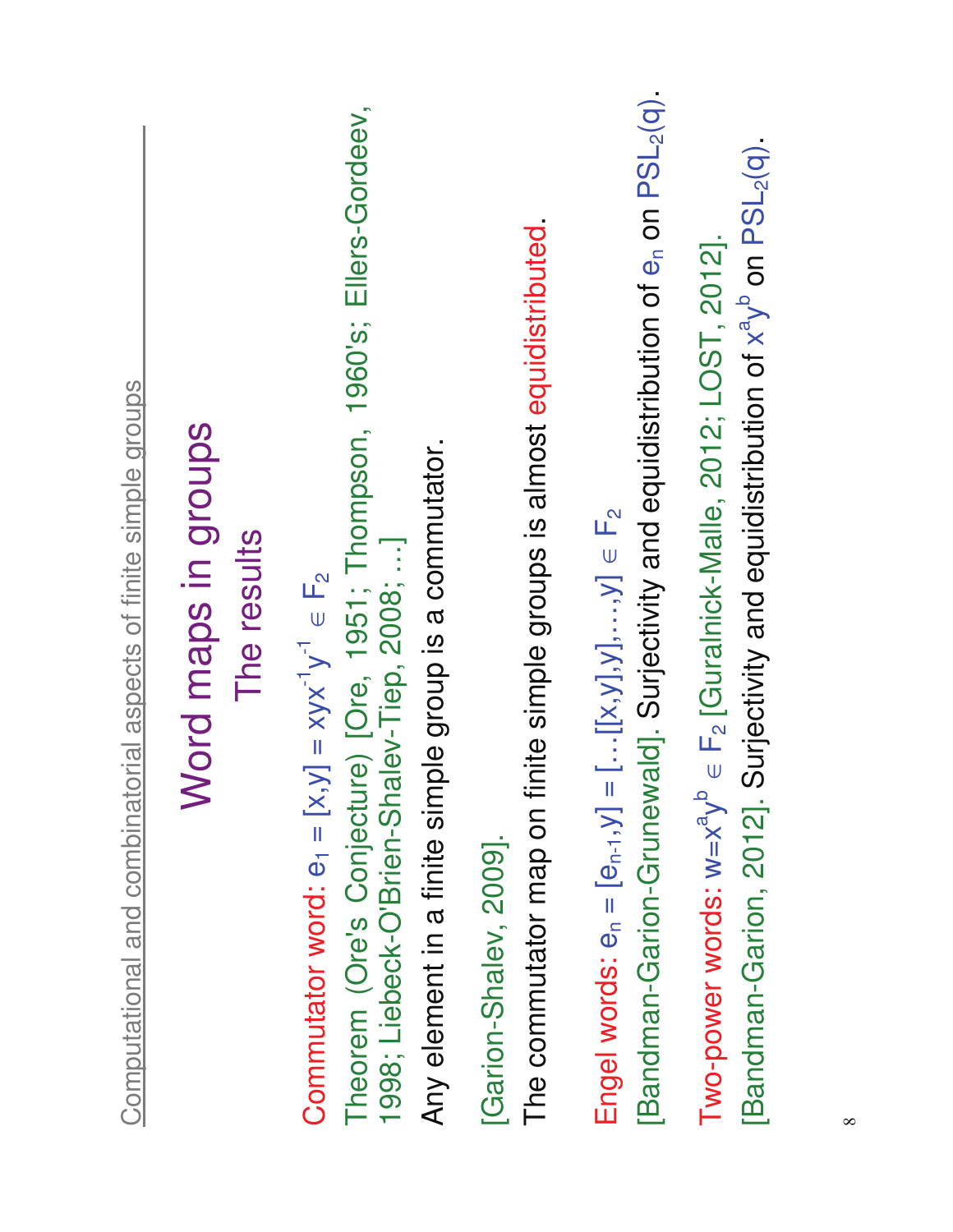| $\Rightarrow$ $tr(w) = u \cdot f_{a,b}(s,t) + h_{a,b}(s,t)$<br>$W = X^a V^b$<br>By induction, compute tr(w) for any $w \in F_2$<br>[Bandman-Garion, 2012] | $S_n = tr(e_n) = S_{n-1}^2 + 2t^2 - S_{n-1}t^2 - 2$<br>[Bandman-Garion-Grunewald]. $w=e_n(x,y)$ $\Rightarrow$ | $W=[X, Y]$ $\implies$ $tr(W) = S^2 + t^2 + u^2 - stu - 2$<br>Examples: | word $w(x,y) \implies tr(w) = P(s,t,u)$ is a polynomial in<br>$s=tr(x)$ , $t=tr(y)$ , $u=tr(xy)$ over $F_q$<br>in $SL_2(q)$ | Trace map Theorem [Fricke-Klein, 1897; Vogt, 1889]. | Words in SL <sub>2</sub> (q): | [Frobenius, 1896]. # { $(x,y) \in G \times G$ : [x,y]=9} = $ G  \cdot \sum_{x \in \text{Irr}(G)} \frac{x(9)}{x(1)}$<br>Commutator word: | The methods | Word maps in groups | Computational and combinatorial aspects of finite simple groups |  |
|-----------------------------------------------------------------------------------------------------------------------------------------------------------|---------------------------------------------------------------------------------------------------------------|------------------------------------------------------------------------|-----------------------------------------------------------------------------------------------------------------------------|-----------------------------------------------------|-------------------------------|-----------------------------------------------------------------------------------------------------------------------------------------|-------------|---------------------|-----------------------------------------------------------------|--|
|-----------------------------------------------------------------------------------------------------------------------------------------------------------|---------------------------------------------------------------------------------------------------------------|------------------------------------------------------------------------|-----------------------------------------------------------------------------------------------------------------------------|-----------------------------------------------------|-------------------------------|-----------------------------------------------------------------------------------------------------------------------------------------|-------------|---------------------|-----------------------------------------------------------------|--|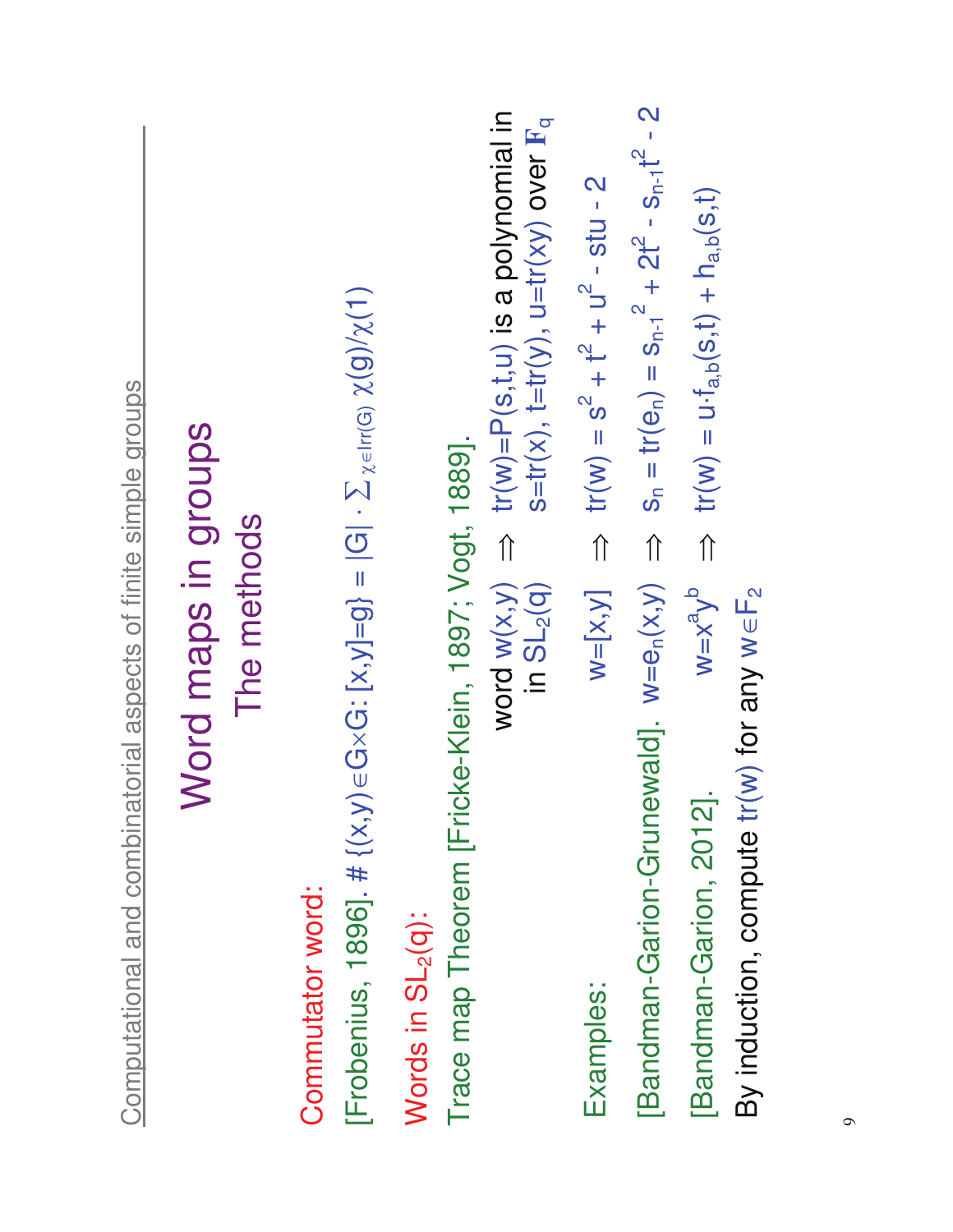| Computational and combinatorial aspects of finite simple groups                                                                                                                                                                                               |
|---------------------------------------------------------------------------------------------------------------------------------------------------------------------------------------------------------------------------------------------------------------|
| Beauville surfaces                                                                                                                                                                                                                                            |
| The problem                                                                                                                                                                                                                                                   |
| S is an infinitesimally rigid complex surface, where $C_1$ and $C_2$ are curves of<br>Beauville surface [Beauville, 1978; Catanese, 2000]. S=(C <sub>1</sub> ×C <sub>2</sub> )/G<br>group acting freely on their product.<br>genus $\geq$ 2 and G is a finite |
| Beauville structure [Bauer-Catanese-Grunewald, 2005]. (X <sub>1</sub> , y <sub>1</sub> , z <sub>1</sub> ; x <sub>2</sub> , y <sub>2</sub> , z <sub>2</sub> )                                                                                                  |
| • no non-identity power of $x_1, y_1, z_1$ is conjugate in G to a power of $x_2, y_2, z_2$<br>$\bullet$ <x<sub>1,y<sub>1</sub>&gt; = G = <x<sub>2,y<sub>2</sub>&gt;<br/>• <math>X_1Y_1Z_1 = 1 = X_2Y_2Z_2</math></x<sub></x<sub>                              |
| The type of $(x_1, y_1, z_1; x_2, y_2, z_2)$ is the 6 orders of $x_1, y_1, z_1; x_2, y_2, z_2$<br>se-Grunewald, 2005].<br>Questions [Bauer-Catane                                                                                                             |
| groups admit a Beauville structure?<br>1) Which finite simple                                                                                                                                                                                                 |
| 2) Which types can occur in a Beauville structure?                                                                                                                                                                                                            |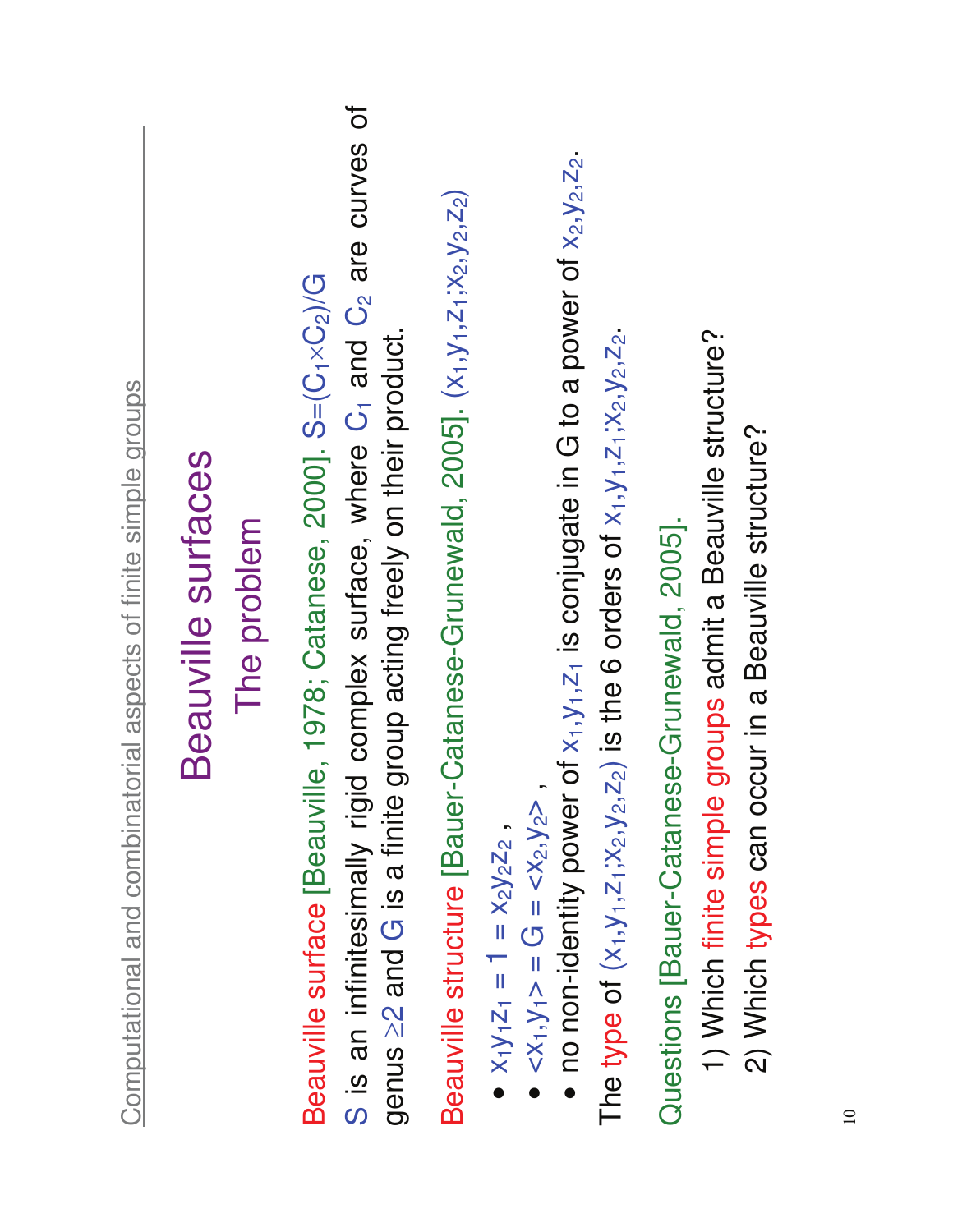| Computational and combinatorial aspects of finite simple groups | Beauville surfaces<br>The results | All finite simple groups (except A <sub>5</sub> ) admit a Beauville structure<br>Conjecture 1 [BCG, 2005] | Fuertes, Gonzáles-Diez, 2009].<br>$A_n$ (n≥6) [BCG, 2005;<br>Proved for: | • Almost all finite simple groups [Garion-Larsen-Lubotzky, 2012].<br>· PSL <sub>2</sub> (q) (q 2) [Fuertes-Jones, 2011; Garion-Penegini]. | • All finite simple groups $(\neq A_5)$ [Fairbairn-Magaard-Parker; Guralnick-Malle]. | $\overline{\overline{a}}$<br>triples of integers (k <sub>1</sub> ,l <sub>1</sub> ,m <sub>1</sub> ;k <sub>2</sub> ,l <sub>2</sub> ,m <sub>2</sub> ) almost<br>alternating groups A <sub>n</sub> admit a Beauville structure of type (k <sub>1</sub> ,l <sub>1</sub> ,m <sub>1</sub> ;k <sub>2</sub> ,l <sub>2</sub> ,m <sub>2</sub> )<br>Conjecture 2 [BCG, 2005] - proved by [Garion-Penegini].<br>For any two hyperbolic | of the types of Beauville structures for PSL <sub>2</sub> (q)<br>[Garion]. Characterization |  |
|-----------------------------------------------------------------|-----------------------------------|-----------------------------------------------------------------------------------------------------------|--------------------------------------------------------------------------|-------------------------------------------------------------------------------------------------------------------------------------------|--------------------------------------------------------------------------------------|---------------------------------------------------------------------------------------------------------------------------------------------------------------------------------------------------------------------------------------------------------------------------------------------------------------------------------------------------------------------------------------------------------------------------|---------------------------------------------------------------------------------------------|--|
|                                                                 |                                   |                                                                                                           |                                                                          |                                                                                                                                           |                                                                                      |                                                                                                                                                                                                                                                                                                                                                                                                                           |                                                                                             |  |

 $\equiv$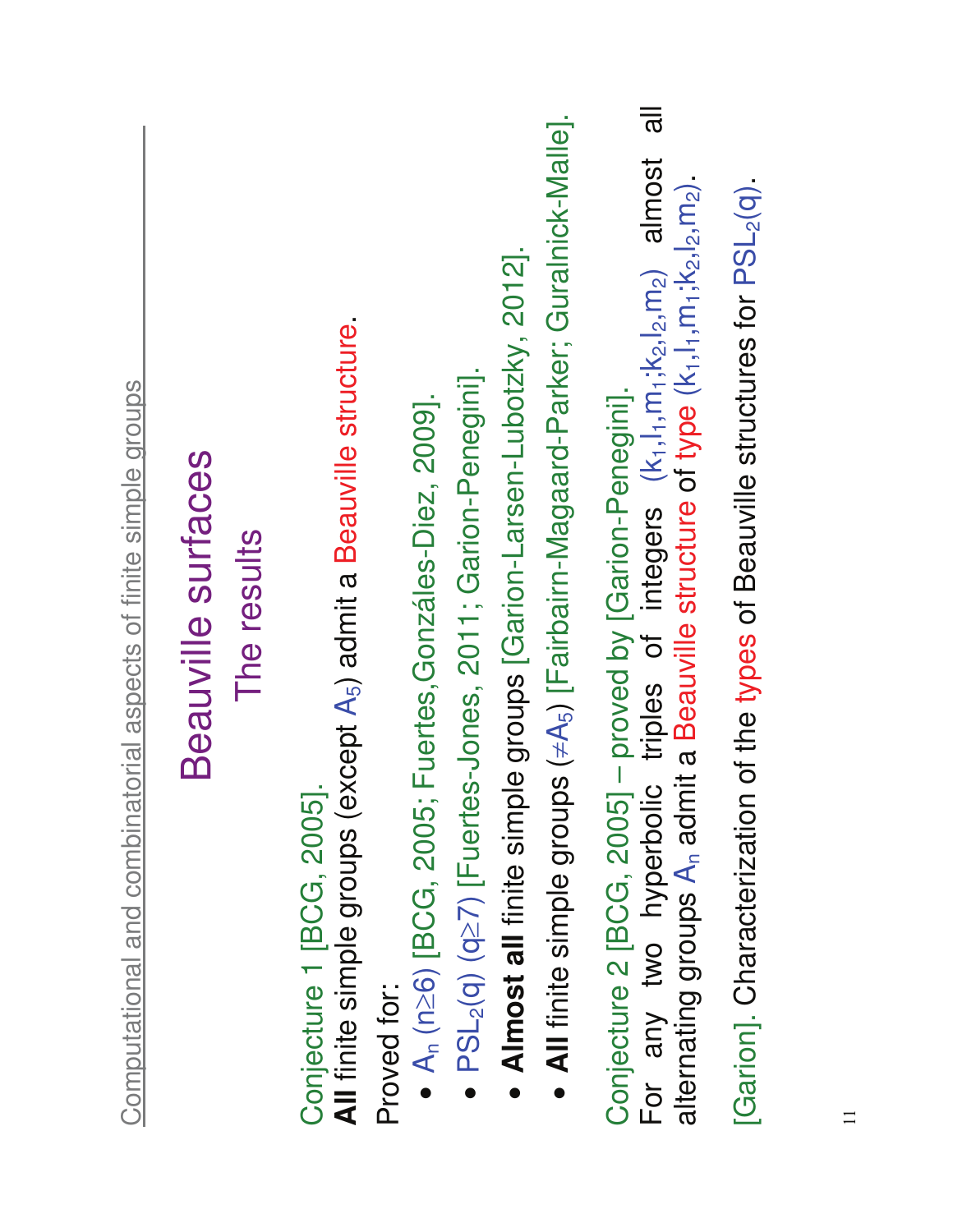| Computational and combinatorial aspects of finite simple groups | Beauville surfaces<br>The methods | Beauville structure of type (k <sub>1</sub> ,l <sub>1</sub> ,m <sub>1</sub> ;k <sub>2</sub> ,l <sub>2</sub> ,m <sub>2</sub> )<br>G admits a | G is a quotient of $\Delta(k_1,l_1,m_1)$ and $\Delta(k_2,l_2,m_2)$ + "disjoint" condition.<br>= < x,y: $x^k = y^l = (xy)^m = 1$ ><br>Triangle group: $\Delta(k,l,m)$ | • A <sub>n</sub> – Higman 1960s; Conder 1980; Everitt 2000; Liebeck-Shalev 2004,.<br>Question: Which finite simple groups are quotients of a given $\Delta(k,l,m)$ ?<br>$PSL_2(q) - Macbeath 1968$ ; Rosenberger et al. 1989; Marion 2009. | • G <sub>r</sub> (q) - open! Luccini-Tamburini-Wilson 2000; Liebeck-Shalev 2005, | # {x,y,z: x e X, y e Y, z e Z, xyz = 1} =  X - Y - Z / G  $\cdot \sum_{\chi \in \text{Irr}(G)} \chi(x) \chi(y) \chi(z)/\chi(1)$<br>[Frobenius, 1890s]. X, Y, Z - conjugacy classes in G (of orders k, l, m). |
|-----------------------------------------------------------------|-----------------------------------|---------------------------------------------------------------------------------------------------------------------------------------------|----------------------------------------------------------------------------------------------------------------------------------------------------------------------|--------------------------------------------------------------------------------------------------------------------------------------------------------------------------------------------------------------------------------------------|----------------------------------------------------------------------------------|--------------------------------------------------------------------------------------------------------------------------------------------------------------------------------------------------------------|
|                                                                 |                                   |                                                                                                                                             |                                                                                                                                                                      |                                                                                                                                                                                                                                            |                                                                                  |                                                                                                                                                                                                              |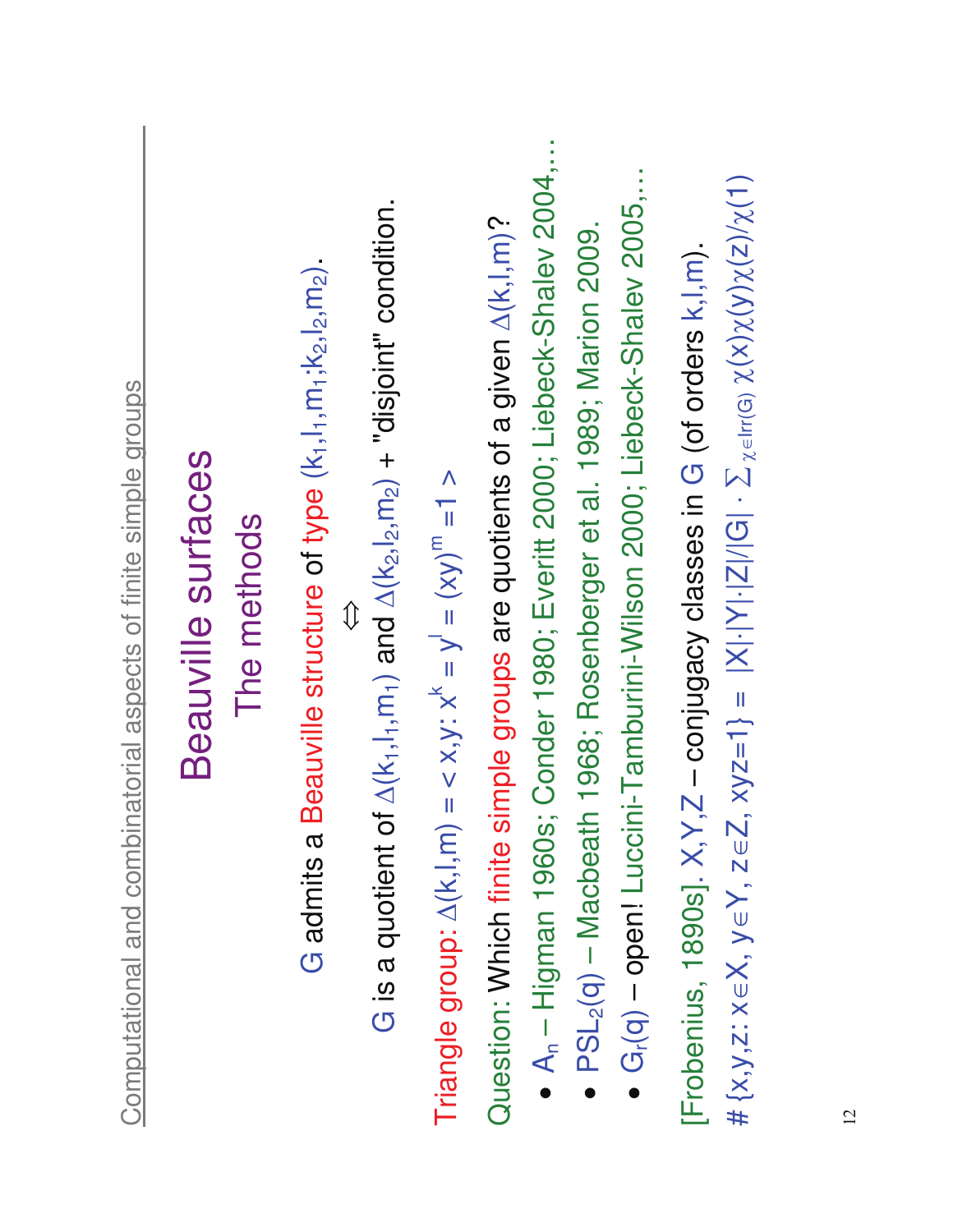

Computational and combinatorial aspects of finite simple groups Computational and combinatorial aspects of finite simple groups